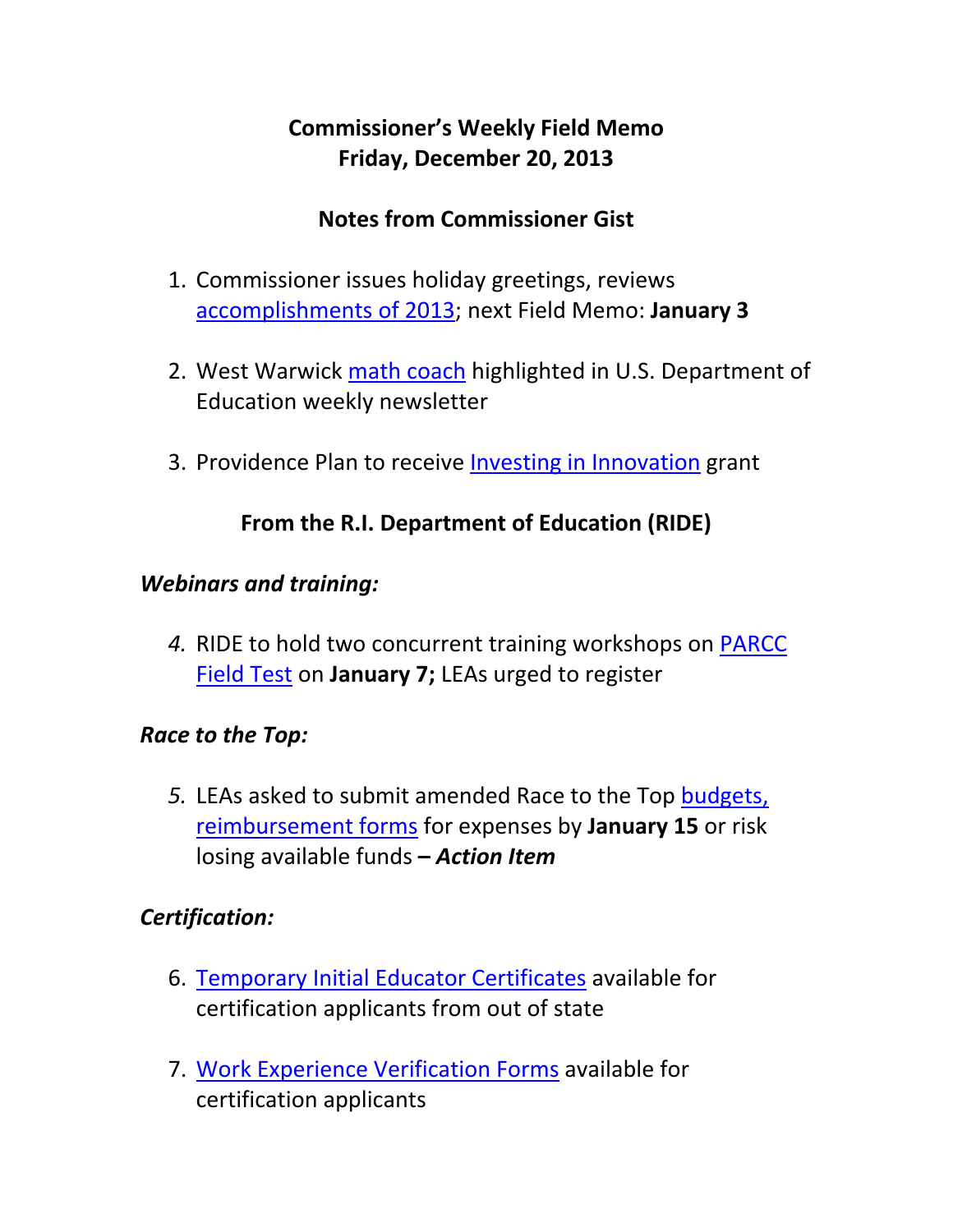8. RIDE launches eCert portal with additional features regarding certification processing, status

#### *Assessments:*

9. RIDE schedules mandatory meetings on release of 2013 NECAP results; registration due by **January 6 –** *Action Item*

### *Data and information:*

10. Principals asked to check NECAP demographic data file for accuracy, report corrections by **January 31 –** *Action Item*

# **Action Item Calendar**

**Today** (December 20): Deadline to sign off on cohort data **Today** (December 20): AP fee waiver survey due December 31: Review reports on work assignments January 6: Registration deadline for NECAP results meetings (see below) January 15: Deadline for Race to the Top budgets, reimbursement forms (see below) January 31: Deadline for checking demographic file (see below)

**Notes from Commissioner Gist**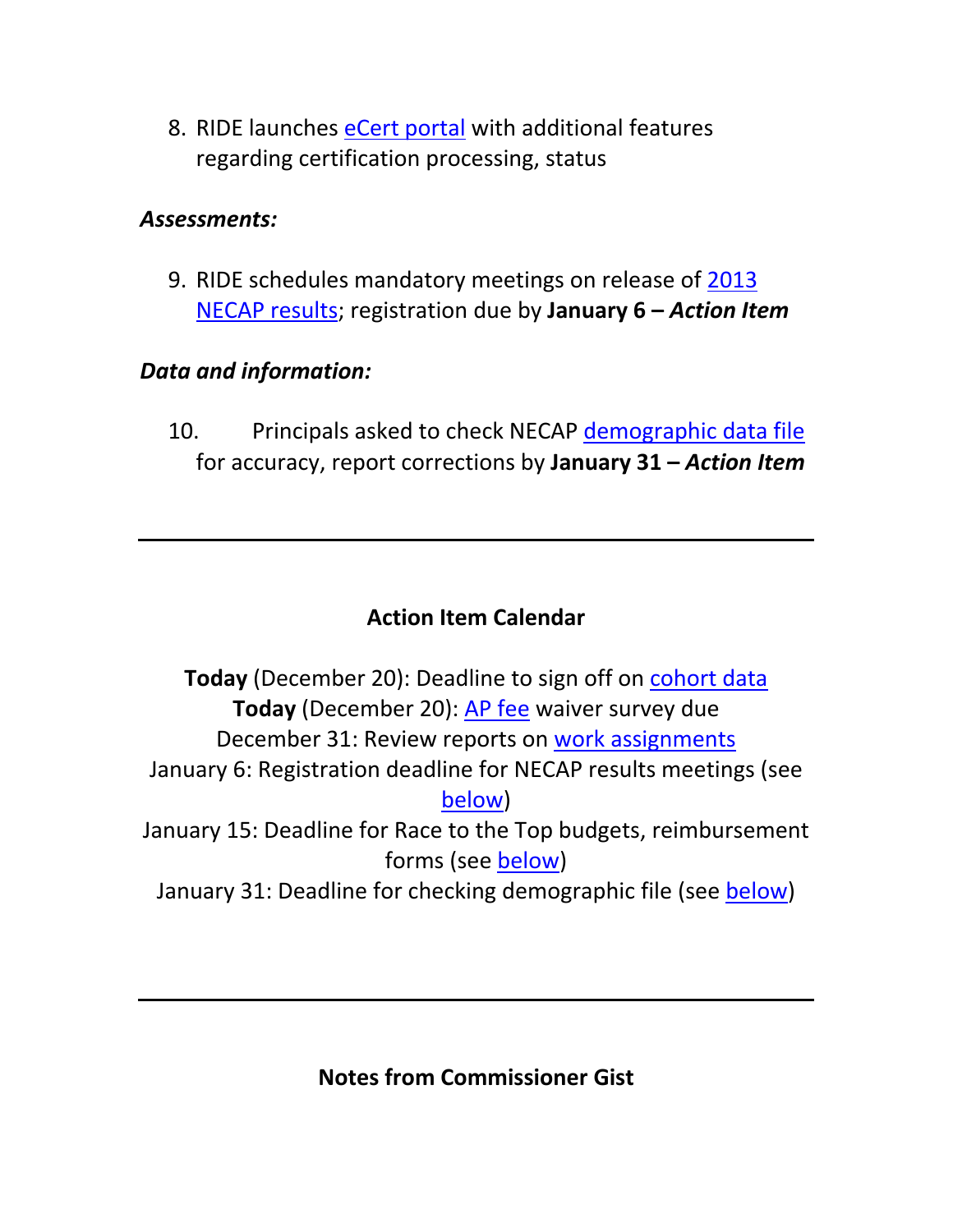### **1. Commissioner issues holiday greetings, reviews accomplishments of 2013; next Field Memo: January 3**

Every year around this time I look back and take stock of the many things we have accomplished as we work together to transform education in Rhode Island. It's obvious to me that, over the past year, our accomplishments have been extraordinary. Though the road forward has not always been smooth and straight, I am proud that we have been able to stay focused on the goals of our strategic plan for transforming education and that we have remained committed to working in the best interest of our students. Thanks to our strong working relationship and our continued communication with you and your representative organizations, we have moved forward on many fronts – from implementing the first year of full educator evaluations, transitioning across the state to the Common Core State Standards, providing an unprecedented level of support to students who need additional skills in mathematics in order to earn a diploma, expanding the statewide prekindergarten programs, developing revised statutes to ensure school safety, expanding full‐day kindergarten, launching the Wireless Classroom Initiative, winning two more U.S. Department of Education Green Ribbon School awards, and convening the Governor's Educator Autonomy Working Group – to cite just some examples. The results have been positive as well, as we learned last month that Rhode Island students have surpassed the national average for the first time in all mathematics and reading tests on the U.S. Department of Education Nation's Report Card for 2012. With these accomplishments in mind, I wish you a wonderful season of celebration with family and with friends. If you are traveling next week, I wish you a safe journey – and let's continue our journey together in 2014!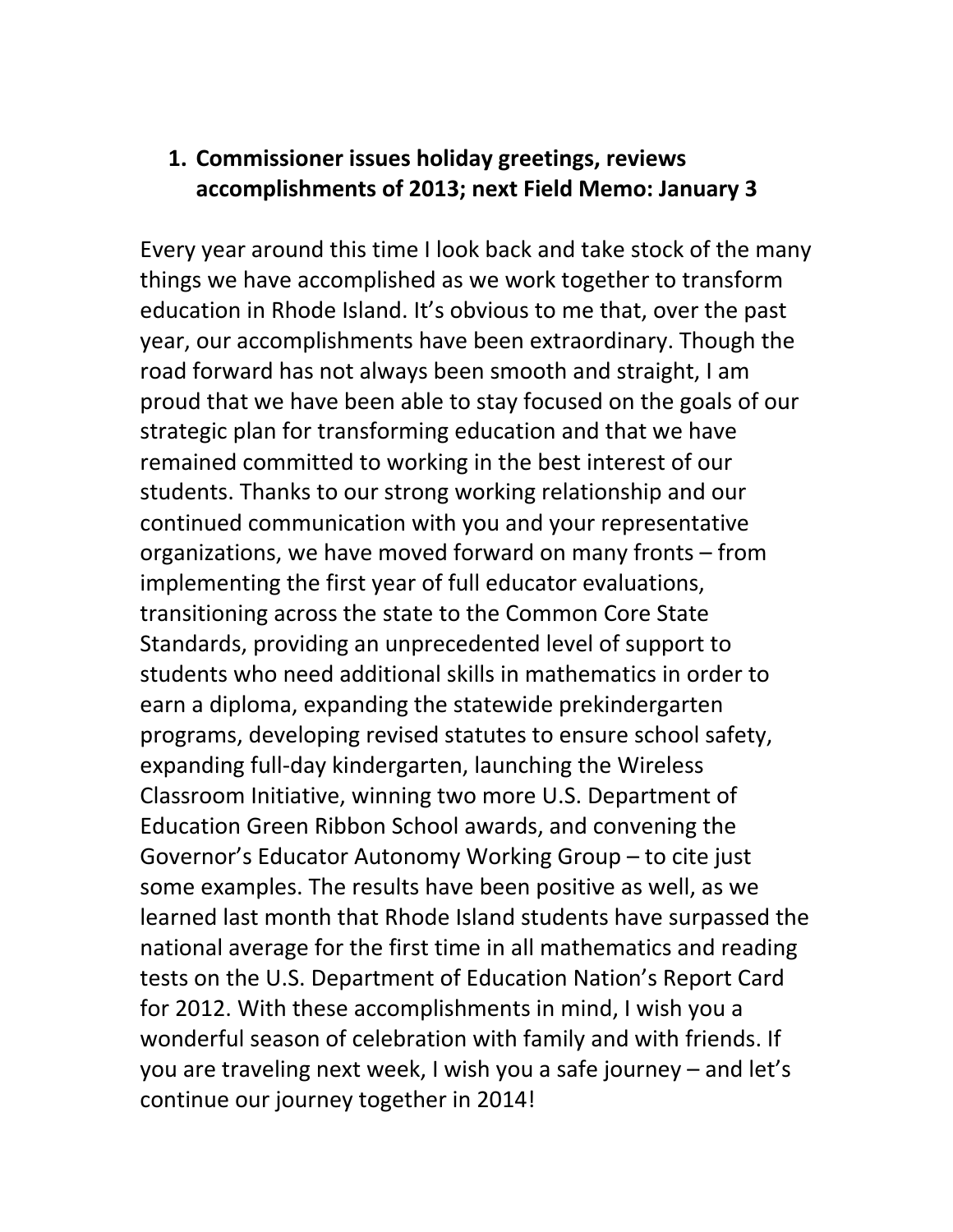We will transmit our next Field Memo on Friday, January 3.

## **2. West Warwick math coach highlighted in U.S. Department of Education weekly newsletter**

This week, the current edition of the U.S. Department of Education newsletter "The Teachers Edition" includes an item on Audra McPhillips, a mathematics coach in the West Warwick schools, whose uses "hint cards" to help students solve mathematics problems and think independently. Congratulations to Audra on receiving national recognition for her work!

## **3. Providence Plan to receive Investing in Innovation grant**

Last month we learned that the U.S. Department of Education had selected The Providence Plan as one of 25 potential grantees in the 4th round of the Investing in Innovation (i3) competition. The potential grantees had to receive matching funds in order to receive the federal funding. This week, the U.S. Department of Education reports that The Providence Plan has received its matching funds and will therefore receive its full Investing in Innovation grant. Congratulations to The Providence Plan on ths achievement!

### **From RIDE**

### *Webinars and training:*

**4. RIDE to hold two concurrent training workshops on PARCC Field Test on January 7; LEAs urged to register**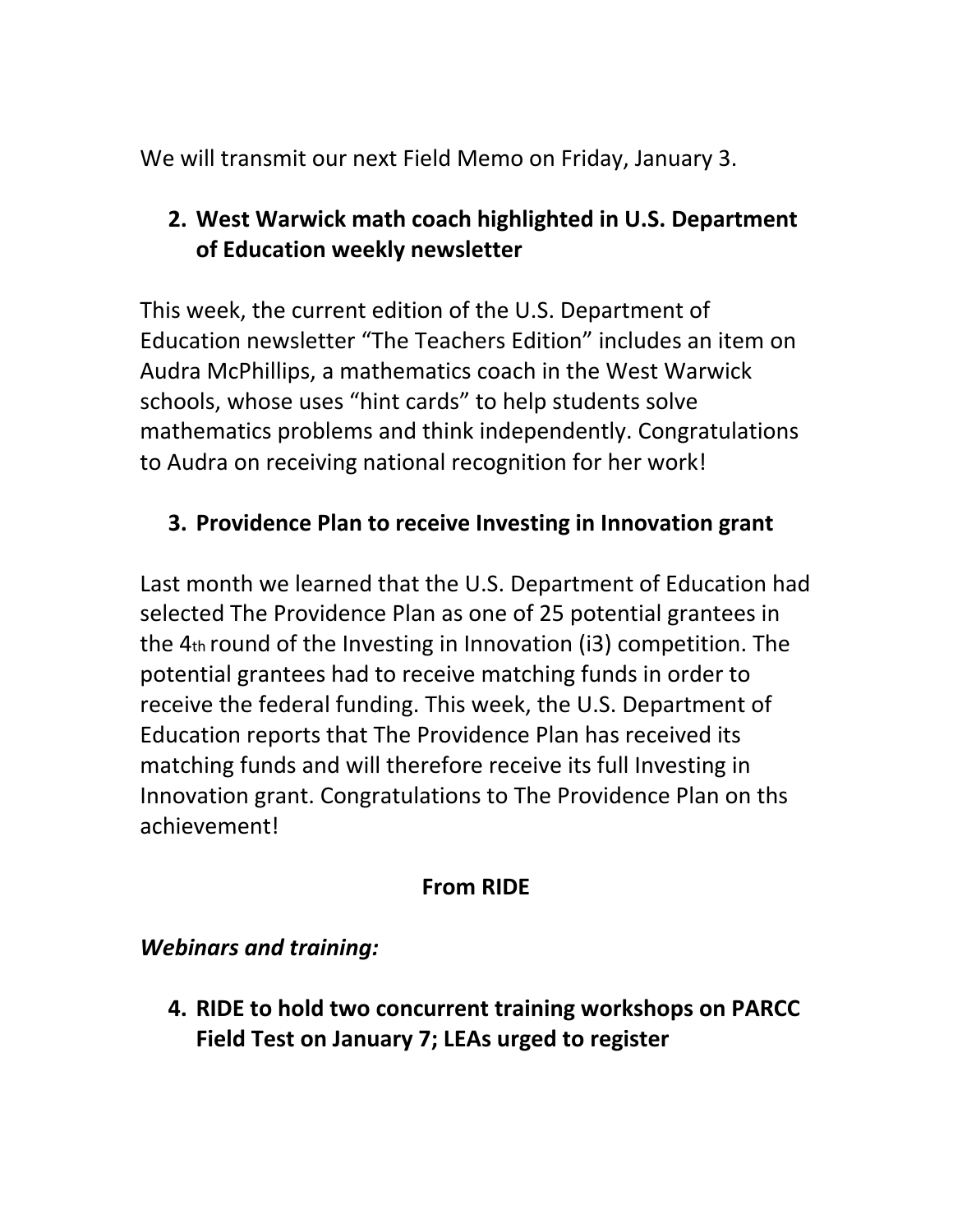RIDE will be providing two concurrent, in‐person PARCC Field Test training workshops on Tuesday, **January 7**.

The first of these concurrent workshops, the **Field Test Training Workshop,** will be an all‐day workshop with two parts that will focus heavily on the technology‐related aspects of the field test.

Part I of the Field Test Training Workshop, which will start at 8:30 a.m. and end at 11:45 a.m., will provide an overview of PearsonAccess as well as details on user access and user roles as they relate to computer‐ and paper‐based assessment. Part I will also provide information on the types of accessibility features and accommodations available for online testing as well as on how to assign accommodated test forms and how to register students for participation in the PARCC Field Test. Part I of the Field Test Training Workshop is especially designed for district‐ and school‐ level testing coordinators as well as for special education directors and technology directors and coordinators.

Part II of the Field Test Training Workshop, which will start after lunch at 12:45 p.m. and end at 3:30 p.m., will focus exclusively on technology setup and is especially designed for district and school staff responsible for the technical setup and support of PARCC computer‐based testing (e.g., the district technology director or school technology coordinator).

We strongly recommend that each district send 2 or 3 representatives and that each school send 1 representative to attend the Field Test Training Workshop. (Note: If your school will be administering only the paper‐based tests, then you should send a representative only to Part I of the training.)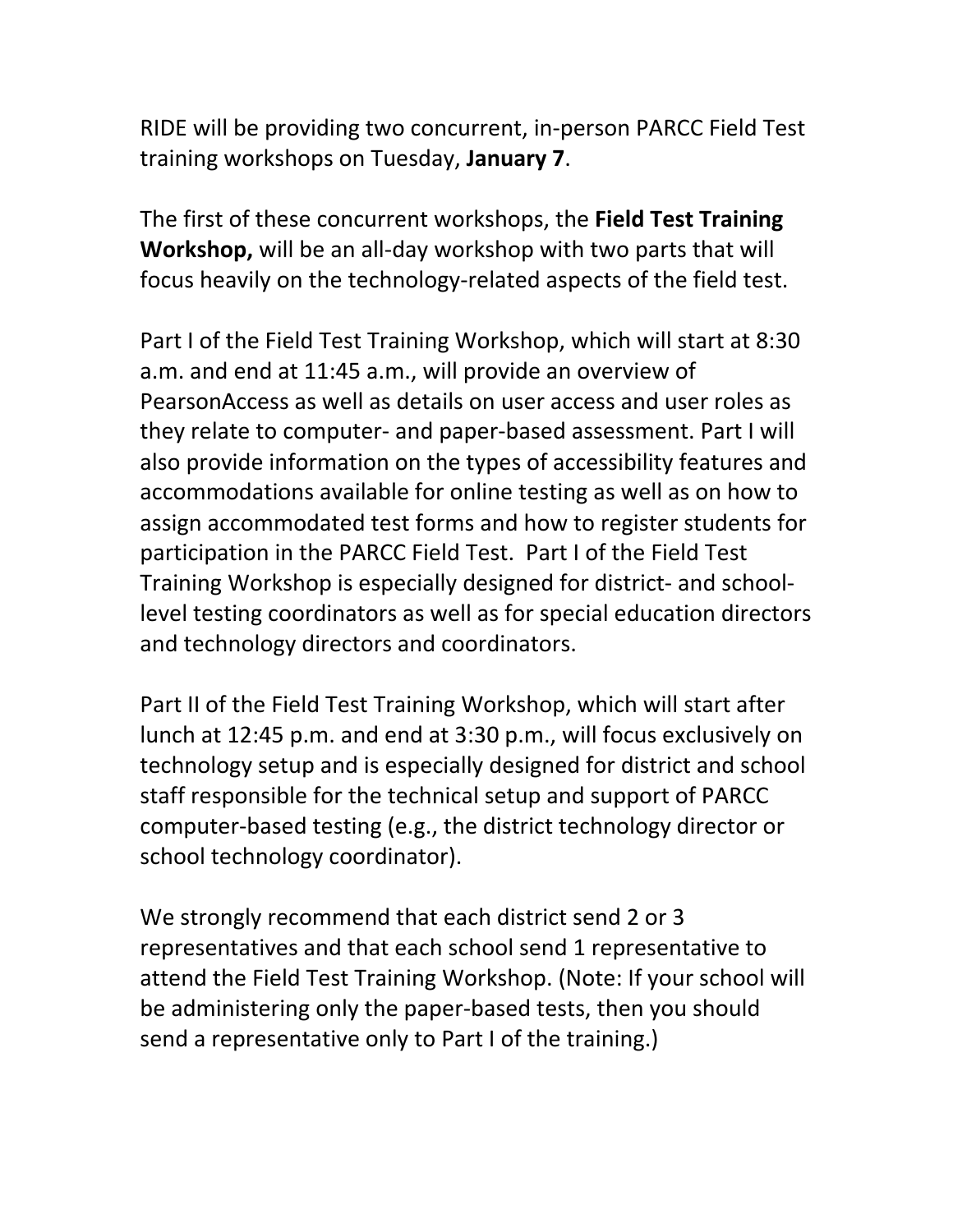The second concurrent workshop, the **Test Coordinator Training Workshop,** will offer a morning session and an afternoon session. Both sessions will cover the same material, so participants have a choice of coming from *either* 8:30 a.m. to 11:30 a.m. *or* from 12:30 p.m. to 3:30 p.m. The Test Coordinator Training Workshop is especially designed for district‐ and school‐level test coordinators as well as for school principals. Topics covered will include an overview of PARCC and the field test, and the workshop will provide information on planning and preparation for the field test, scheduling and logistics, test security, accommodations, and other essential information on field‐test policies and procedures. The Test Coordinator Training Workshop will also provide information on additional support, such as upcoming training webinars and other online resources.

We strongly recommend that each district send 1 representative to attend either the morning or afternoon session of the Test Coordinator Training Workshop and that each school send 1 or 2 representatives (you may send one person in the morning and one person in the afternoon if you wish).

To register for each of these training opportunities, log in in to eRIDE, at http://www.eride.ri.gov/workshopreg/default.aspx, and choose the workshop(s) you wish to attend.

If you have any questions about these two concurrent workshops, please e-mail your questions to PARCC@ride.ri.gov.

### *Race to the Top:*

*5.* **LEAs asked to submit amended Race to the Top budgets, reimbursement forms for expenses by January 15 or risk losing available funds –** *Action Item*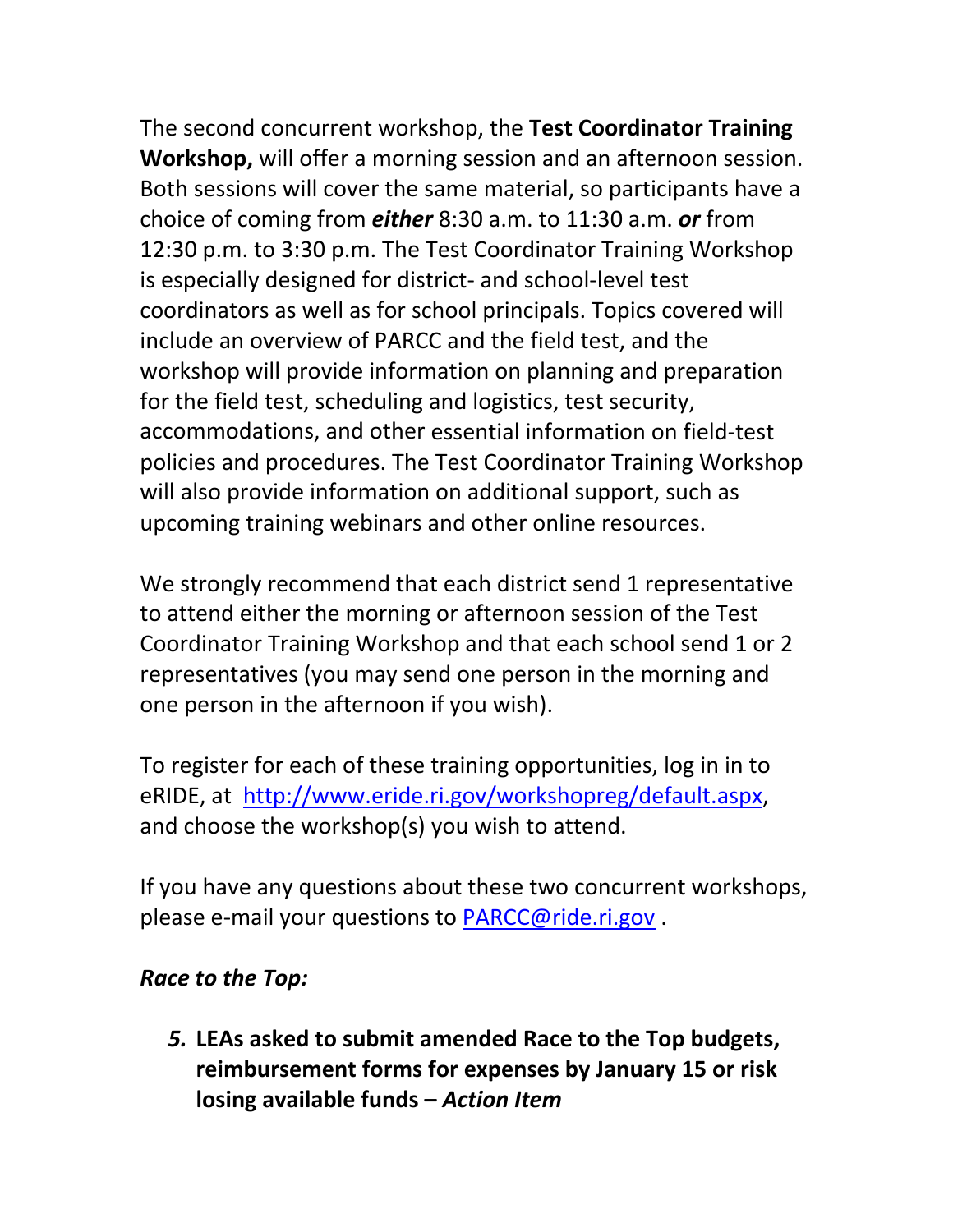As the year comes to a close, it is a great opportunity to reflect on the hard work that we have done together to implement our Race to the Top initiatives across our state. We have made excellent progress in transitioning to the Common Core and in preparing for comprehensive assessments, implementing educator‐evaluation systems, and supporting beginning teachers, to name just a few of our initiatives. With approximately nine months left before the end of the grant, however, we must continue to maintain our momentum and, most important, we must continue to make the most of the opportunities that the Race to the Top funds have made possible.

At present, we have more than \$10 million in unspent LEA funds, representing both funds allocated to LEAs based on their Title 1 population *as well as* supplemental funding from the state (SEA) budget that we have provided to LEAs in order to ensure that all LEAs were able to participate in the Race to the Top initiatives. We have agreed that we do not want to return any Race to the Top funds to the federal government at the end of the grant period; therefore, we are asking that you to submit the following information to us by **January 15**:

- an amendment that fully budgets for the funds you intend to spend through September 2014; and
- all reimbursements for expenses incurred through December 2013.

After January 15, we will pursue options to reallocate unspent and unbudgeted LEA funds.

To support you in this process, we will send you an e‐mail summarizing your remaining funds as well as the immediate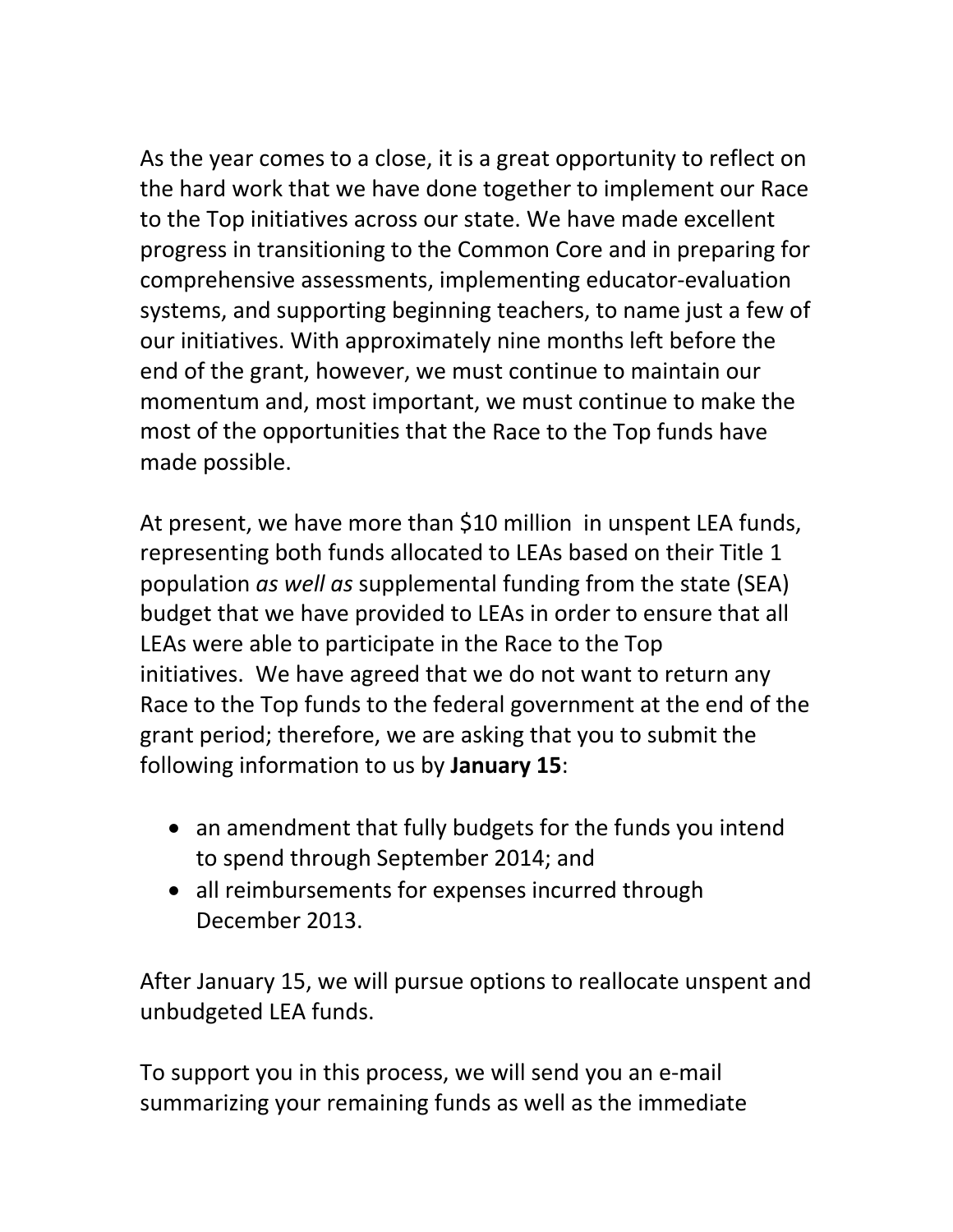action that we require. As you may remember, during the summer we reached out to you to ensure that you had a solid budget plan for spending all of your funds in the final year of the grant. We pursued multiple strategies with each LEA superintendent or director, including reaching out either by e‐mail or telephone to follow up on budget plans. If you have either general questions on the funding process and protocol or a specific question about your budget and the amount of allocated Race to the Top funds that you have spent, please contact Mary‐ Beth Fafard (MaryBeth.Fafard@ride.ri.gov), at 222‐8956, or David Alves (David.Alves@ride.ri.gov) at 222-4271.

# *Certification:*

# **6. Temporary Initial Educator Certificates available for certification applicants from out of state**

This year RIDE began issuing Temporary Initial Educator Certificates. These certificates are available to educators from other states who are new to Rhode Island and meet Rhode Island certification requirements *except* for the Rhode Island certification test requirements. The Temporary Initial Educator Certificate is valid for one year and is not renewable. The purpose of this certificate is to allow out‐of‐state educators to serve in Rhode Island schools while they work to complete Rhode Island certification test requirements. You may review the application, at:

www.ride.ri.gov/certification.

**7. Work Experience Verification Forms available for certification applicants**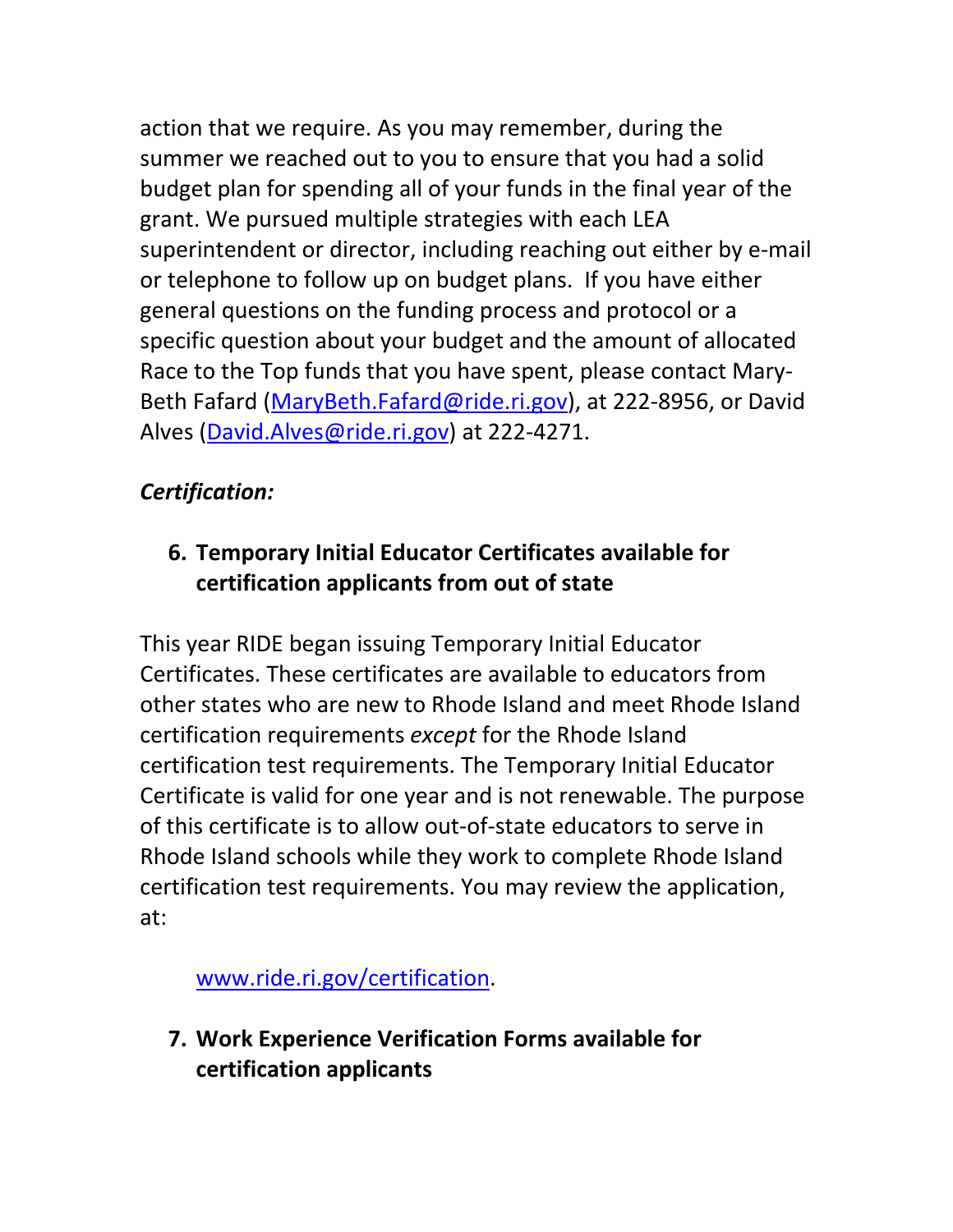Applicants who need to provide evidence of prekindergarten through grade‐12 professional education experience or verification of substitute‐teaching work experience may use the Work Experience Verification Form with their certification application. The Work Experience Verification form may be completed in lieu of a letter from a superintendent stating the applicant's title and number of years of experience in the position. You may review the form, at:

## www.ride.ri.gov/WorkVerification.

# **8. RIDE launches eCert portal with additional features regarding certification processing, status**

RIDE is pleased to announce the launch of the eCert – District Portal. As of last Wednesday (December 18), all superintendents have been able to access this new portal, which gives you three new features in the eCert module: Verify Educator Certification, Request Priority Processing for Certification Applications, and Verify Highly Qualified Status of Educators.

For more information on this portal and its features, click here or visit http://www.ride.ri.gov/Certification and click on the Updates tab.

### *Assessments:*

*9.* **RIDE schedules mandatory meetings on release of 2013 NECAP results; registration due by January 6 –** *Action Item* 

RIDE will hold two meetings next month to support LEA plans for the release of the October 2013 NECAP results. Attendees will receive communication materials and strategies to use in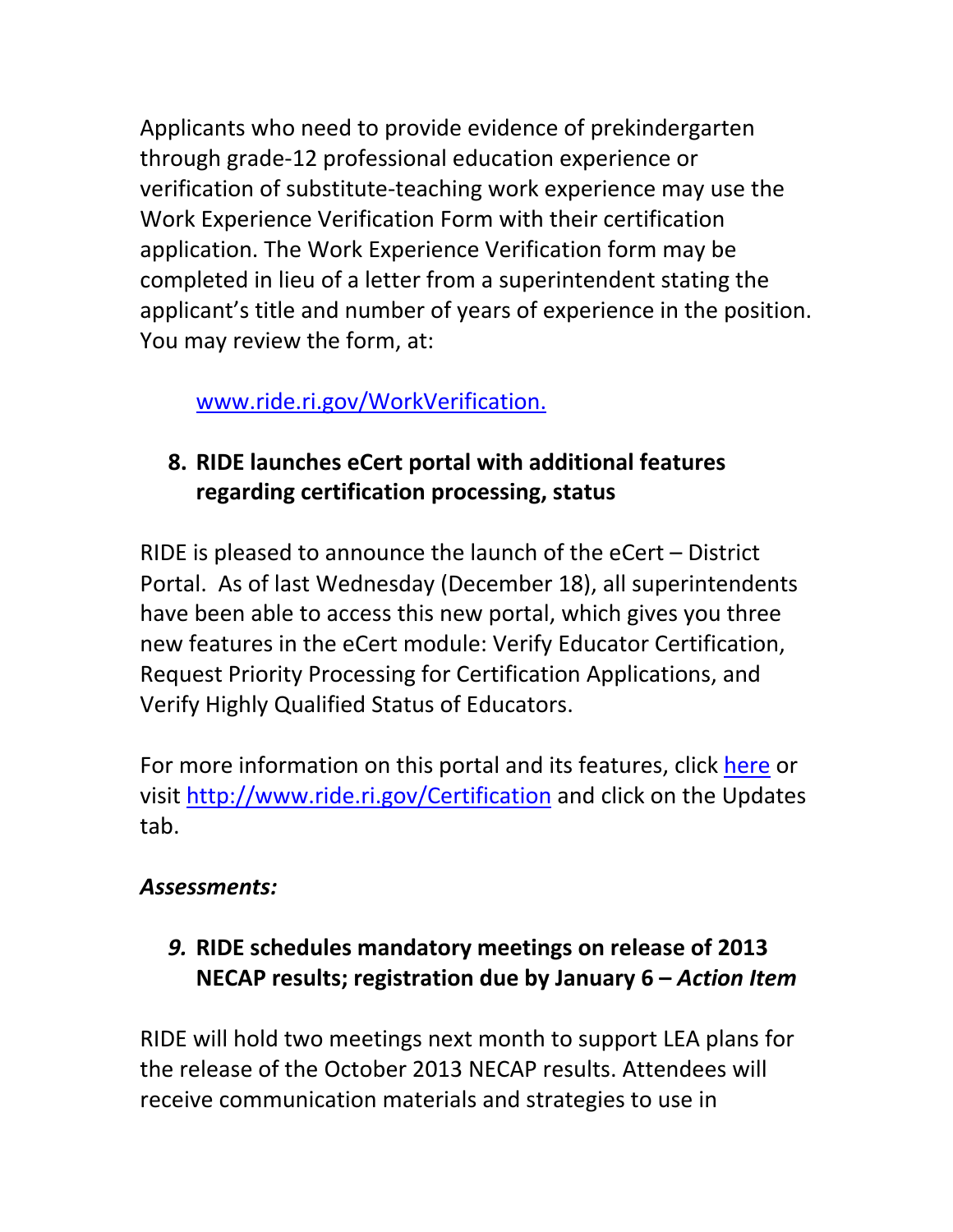communicating with students, families. and the community about NECAP scores, particularly for the Class of 2014. Each LEA *must* attend one meeting as a team, which should include at a minimum the superintendent or director, the assistant superintendent, and all high‐school principals. The first meeting will take place on **January 8,** in the Paff Auditorium at RIDE, 255 Westminster St. or 80 Washington St, Providence, from 5 to 7 p.m., and the second meeting will take place on **January 14**, at a location to be determined, also from 5 to 7 p.m.

LEAs that do not have full district or school leadership present at the meeting will not receive their October 2013 NECAP results. Participants must register by **January 6**. Registration for the meeting dates will be on a first‐come, first‐served basis, as space allows.

Registration information is here:

#### **NECAP Score Release Meeting – January 8**

**Register ‐ January 8th**

(January 8 Meeting Link:

https://www.eride.ri.gov/workshopReg/ViewWorkshop.aspx?wor kshopid=900)

#### **NECAP Score Release Meeting – January 14**

**Register ‐ January 14th**

(January 14 Meeting Link:

https://www.eride.ri.gov/workshopReg/ViewWorkshop.aspx?wor kshopid=901)

For more information on these meetings, you may contact Sharon Lee (Sharon.Lee@ride.ri.gov).